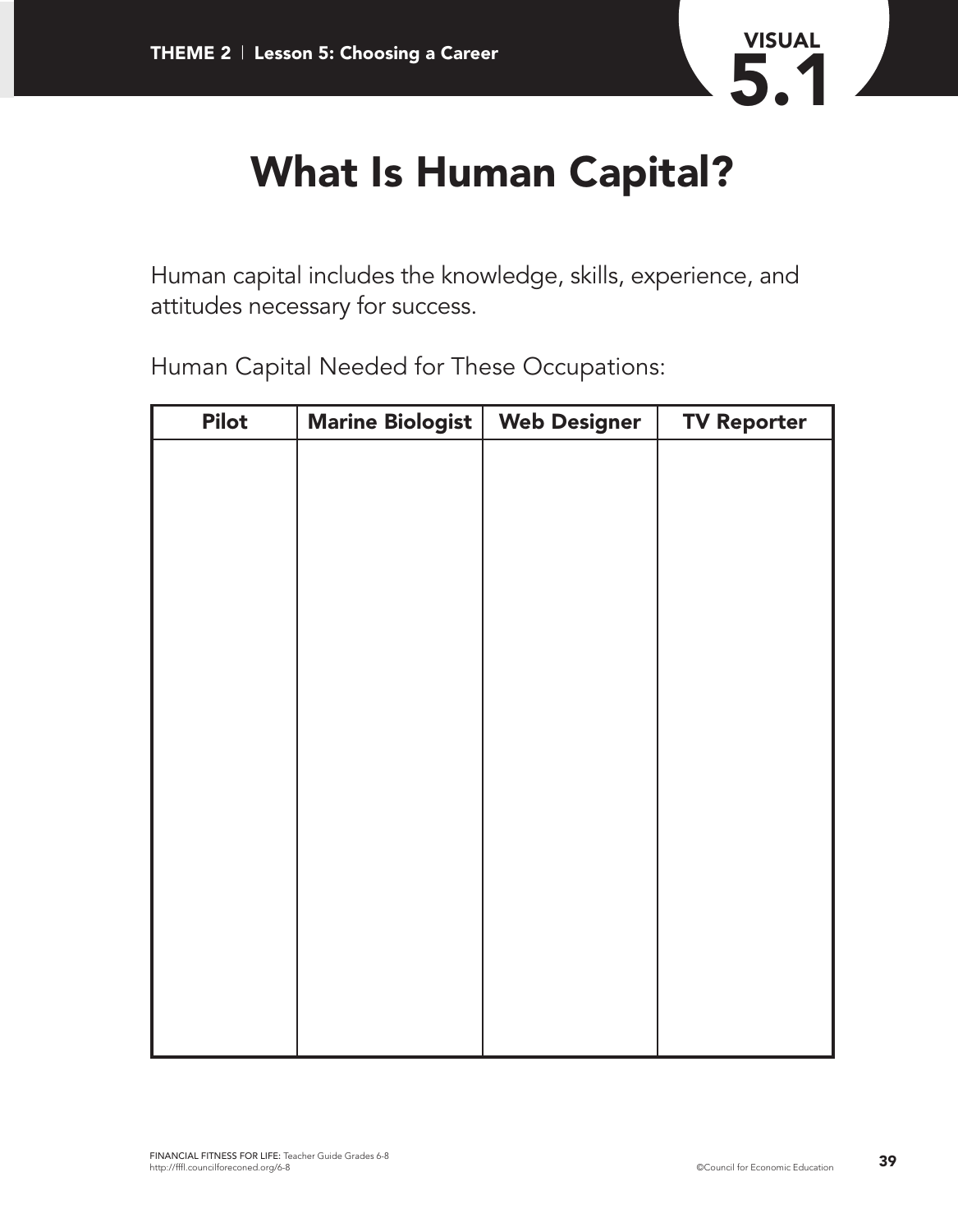

## **Human Capital Score Sheet**

|                                             |                      | <b>Group A</b> | <b>Group B</b> |
|---------------------------------------------|----------------------|----------------|----------------|
| <b>Round One</b>                            | 0:00 to 1:00 minute  |                |                |
|                                             | 1:01 to 2:00 minutes |                |                |
|                                             | 2:01 to 3:00 minutes |                |                |
|                                             | 3:01 to 4:00 minutes |                |                |
|                                             | 4:01 to 5:00 minutes |                |                |
|                                             | 5:00 max minutes     |                |                |
| <b>Round Two</b><br>(the optional activity) | 0:00 to 1:00 minute  |                |                |
|                                             | 1:01 to 2:00 minutes |                |                |
|                                             | 2:01 to 3:00 minutes |                |                |
|                                             | 3:01 to 4:00 minutes |                |                |
|                                             | 4:01 to 5:00 minutes |                |                |
|                                             | 5:00 max minutes     |                |                |

#### **Questions**

Who solved the codes faster? Why?

What can you say about the effect of information and knowledge on human capital?

If you completed Round 2, what can you say about the effect of experience on human capital?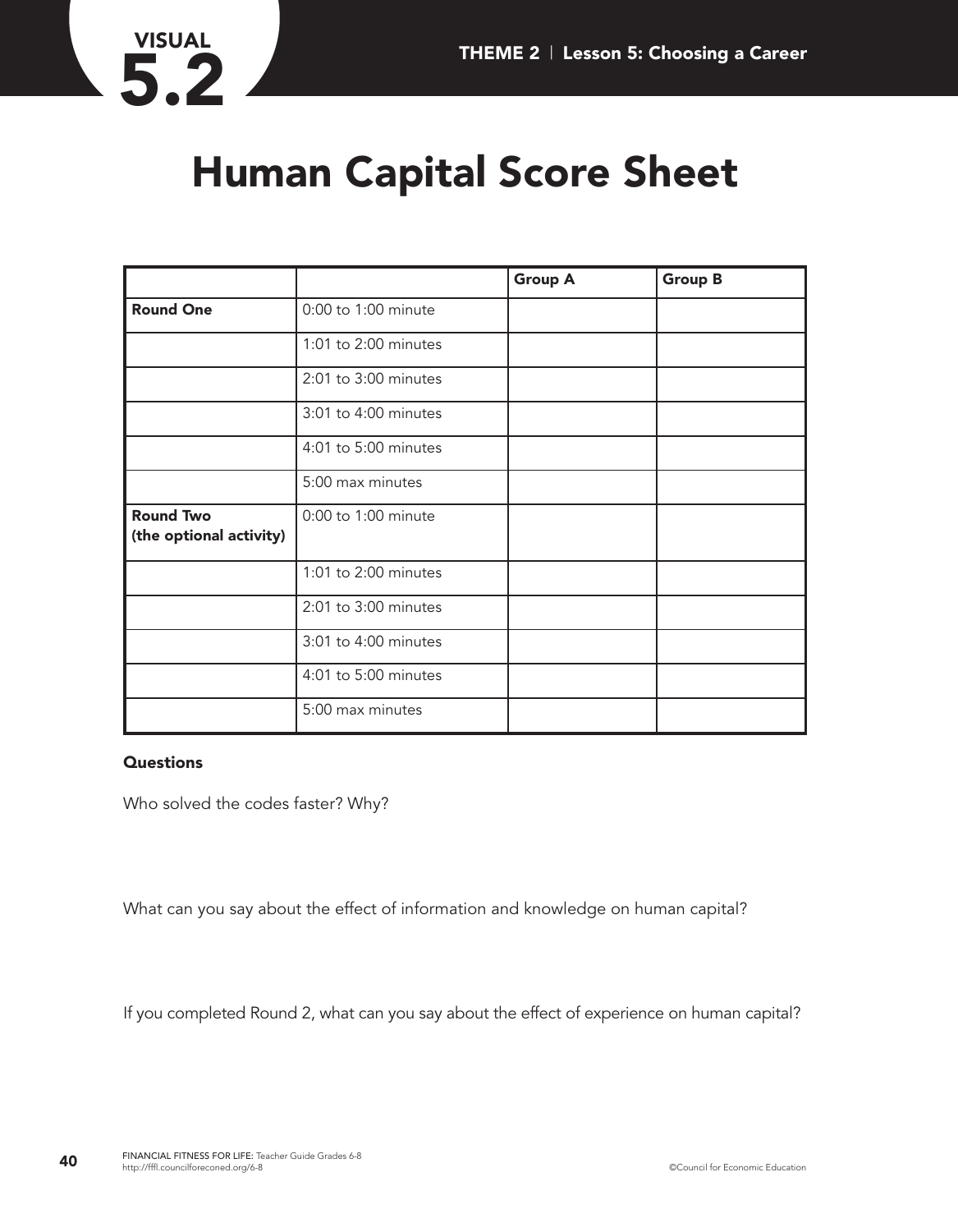

## **Answer to Demand for Workers in Various Occupations**

| A: Industry                            | B: Actual #<br>employed in<br>2006 | C: Projected<br># employed<br>in 2016 | D: Change in<br>Number (Column<br>C - Column B)<br>indicate + or - | E: Percent<br>change (Column<br>D/Column B x<br>100) indicate<br>$+$ or $-$ |
|----------------------------------------|------------------------------------|---------------------------------------|--------------------------------------------------------------------|-----------------------------------------------------------------------------|
| Registered nurses                      | 2,505,000                          | 3,092,000                             | 587,000                                                            | 23.4                                                                        |
| Retail salesperson                     | 4,477,000                          | 5,034,000                             | 557,000                                                            | 12.4                                                                        |
| Customer service rep                   | 2,202,000                          | 2,747,000                             | 545,000                                                            | 24.8                                                                        |
| Food prep and serving                  | 2,503,000                          | 2,955,000                             | 452,000                                                            | 18.1                                                                        |
| Office clerks                          | 3,200,000                          | 3,604,000                             | 404,000                                                            | 12.6                                                                        |
| Personal & home care aides             | 767,000                            | 1,156,000                             | 389,000                                                            | 50.7                                                                        |
| Home health aides                      | 787,000                            | 1,171,000                             | 384,000                                                            | 48.8                                                                        |
| Postsecondary teachers                 | 1,672,000                          | 2,054,000                             | 382,000                                                            | 22.8                                                                        |
| Nursing aides, orderlies               | 1,447,000                          | 1,711,000                             | 264,000                                                            | 18.2                                                                        |
| Bookkeeping & accounting clerks        | 2,114,000                          | 2,377,000                             | 263,000                                                            | 12.4                                                                        |
| Waiters and waitresses                 | 2,361,000                          | 2,615,000                             | 254,000                                                            | 10.8                                                                        |
| Child care workers                     | 1,388,000                          | 1,636,000                             | 248,000                                                            | 17.9                                                                        |
| Administrative assistants              | 1,618,000                          | 1,857,000                             | 239,000                                                            | 14.8                                                                        |
| Computer software engineers            | 507,000                            | 733,000                               | 226,000                                                            | 44.6                                                                        |
| Accountants and auditors               | 1,274,000                          | 1,500,000                             | 226,000                                                            | 17.7                                                                        |
| Landscaping workers                    | 1,220,000                          | 1,441,000                             | 221,000                                                            | 18.1                                                                        |
| Elementary school teachers             | 1,540,000                          | 1,749,000                             | 209,000                                                            | 13.6                                                                        |
| Receptionists and information clerks   | 1,173,000                          | 1,375,000                             | 202,000                                                            | 17.2                                                                        |
| Truck drivers, heavy & tractor-trailer | 1,860,000                          | 2,053,000                             | 193,000                                                            | 10.4                                                                        |
| Maids and housekeeping cleaners        | 1,470,000                          | 1,656,000                             | 186,000                                                            | 12.7                                                                        |
| Security guards                        | 1,040,000                          | 1,216,000                             | 176,000                                                            | 16.9                                                                        |
| Carpenters                             | 1,462,000                          | 1,612,000                             | 150,000                                                            | 10.3                                                                        |
| Management analysts                    | 678,000                            | 827,000                               | 149,000                                                            | 22.0                                                                        |
| Medical assistants                     | 417,000                            | 565,000                               | 148,000                                                            | 35.5                                                                        |
| Computer systems analysts              | 504,000                            | 650,000                               | 146,000                                                            | 29.0                                                                        |
| Network systems analysts               | 262,000                            | 402,000                               | 140,000                                                            | 53.4                                                                        |
| Teacher assistants                     | 1,312,000                          | 1,449,000                             | 137,000                                                            | 10.4                                                                        |
| Veterinarians                          | 62,000                             | 84,000                                | 22,000                                                             | 35.5                                                                        |
| Financial analysts                     | 221,000                            | 295,000                               | 74,000                                                             | 33.5                                                                        |
| Social & human service assistants      | 339,000                            | 453,000                               | 114,000                                                            | 33.6                                                                        |
| Physical therapy assistants            | 60,000                             | 80,000                                | 20,000                                                             | 33.3                                                                        |
| Pharmacy technicians                   | 285,000                            | 376,000                               | 91,000                                                             | 31.9                                                                        |
| Forensic science technicians           | 13,000                             | 17,000                                | 4,000                                                              | 30.8                                                                        |
| Dental hygienists                      | 167,000                            | 217,000                               | 50,000                                                             | 29.9                                                                        |

**41** FINANCIAL FITNESS FOR LIFE: Teacher Guide Grades 6-8 http://fffl.councilforeconed.org/6-8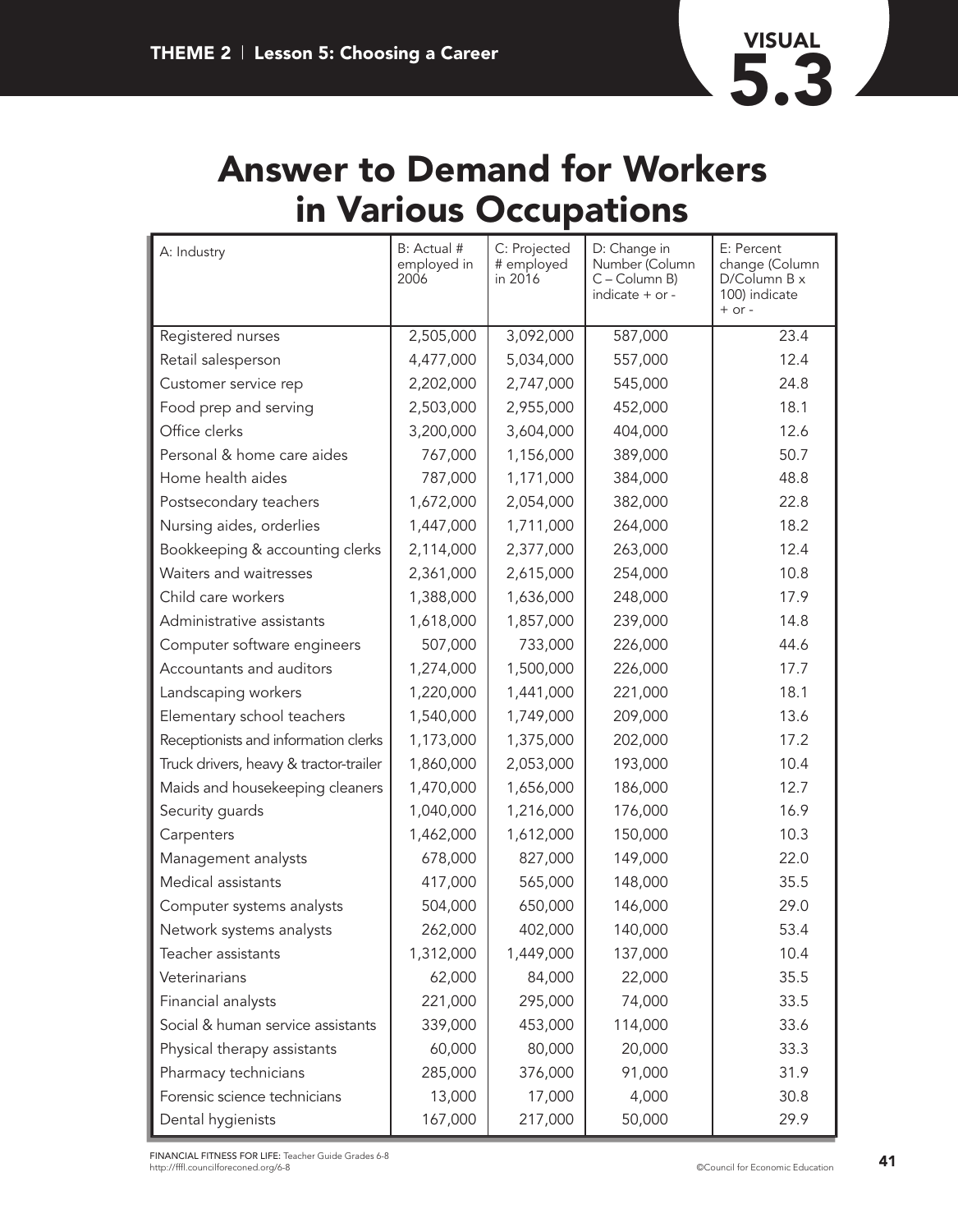## **Answer to Demand for Workers in Various Occupations**

| A: Industry                               | B: Actual #<br>employed in<br>2006 | C: Projected<br># employed<br>in 2016 | D: Change in<br>Number (Column<br>C - Column B) in-<br>dicate + or - | E: Percent<br>change (Column<br>D/Column B x<br>100) indicate<br>$+$ or $-$ |
|-------------------------------------------|------------------------------------|---------------------------------------|----------------------------------------------------------------------|-----------------------------------------------------------------------------|
| Mental health counselors                  | 100,000                            | 130,000                               | 30,000                                                               | 30.0                                                                        |
| Dental assistants                         | 280,000                            | 362,000                               | 82,000                                                               | 29.3                                                                        |
| Database administrators                   | 119,000                            | 154,000                               | 35,000                                                               | 29.4                                                                        |
| Physical therapists                       | 173,000                            | 220,000                               | 47,000                                                               | 27.2                                                                        |
| Manicurists and pedicurists               | 78,000                             | 100,000                               | 22,000                                                               | 28.2                                                                        |
| Environmental science<br>protection techs | 36,000                             | 47,000                                | 11,000                                                               | 30.6                                                                        |
| Physician assistants                      | 66,000                             | 83,000                                | 17,000                                                               | 25.8                                                                        |
| Stock clerks and order fillers            | 1,705,000                          | 1,574,000                             | $-131,000$                                                           | $-7.7$                                                                      |
| Cashiers, except gaming                   | 3,500,000                          | 3,382,000                             | $-118,000$                                                           | $-3.4$                                                                      |
| Packers and packagers, hand               | 834,000                            | 730,000                               | $-104,000$                                                           | $-12.5$                                                                     |
| File clerks                               | 234,000                            | 137,000                               | $-97,000$                                                            | $-41.5$                                                                     |
| Farmers and ranchers                      | 1,058,000                          | 969,000                               | $-89,000$                                                            | $-8.4$                                                                      |
| Order clerks                              | 271,000                            | 205,000                               | $-66,000$                                                            | $-24.4$                                                                     |
| Sewing machine operators                  | 233,000                            | 170,000                               | $-63,000$                                                            | $-27.0$                                                                     |
| Telemarketers                             | 395,000                            | 356,000                               | $-39,00$                                                             | $-9.9$                                                                      |
| Computer operators                        | 130,000                            | 98,000                                | $-32,000$                                                            | $-24.6$                                                                     |
| Word processors and typists               | 179,000                            | 158,000                               | $-21,000$                                                            | $-11.7$                                                                     |
| Computer programmers                      | 435,000                            | 417,000                               | $-18,000$                                                            | $-4.1$                                                                      |
| Switchboard operators                     | 177,000                            | 163,000                               | $-14,000$                                                            | $-7.9$                                                                      |
| Tile and marble setters                   | 79,000                             | 91,000                                | 12,000                                                               | 15.2                                                                        |
| Plumbers, pipefitters, steamfitters       | 502,000                            | 555,000                               | 53,000                                                               | 10.6                                                                        |
| Firefighters                              | 293,000                            | 328,000                               | 35,000                                                               | 11.9                                                                        |
| Medical equipment repairers               | 38,000                             | 46,000                                | 8,000                                                                | 21.1                                                                        |
| Embalmers                                 | 9,000                              | 10,000                                | 1,000                                                                | 11.1                                                                        |
| Nuclear medicine technologists            | 20,000                             | 23,000                                | 3,000                                                                | 15.0                                                                        |
| Paralegals and legal assistants           | 238,000                            | 291,000                               | 53,000                                                               | 22.3                                                                        |
| Cardiovascular technologists              | 45,000                             | 57,000                                | 12,000                                                               | 26.7                                                                        |
| Interior designers                        | 72,000                             | 86,000                                | 14,000                                                               | 19.4                                                                        |

Source: Bureau of Labor Statistics, Table 5. The 30 occupations with the largest employment growth, 2006- 2016.Bureau of Labor Statistics, Table 6. The 30 fastest-growing occupations, 2006-2016. Bureau of Labor Statistics, Table 8. The 30 occupations with the largest employment declines, 2006-2016. Bureau of Labor Statistics, Table I-5. Above-average growth and above-average wage occupations, by educational attainment cluster and wages, 2006 and projected 2016. Note: these data are updated periodically, as part of the Bureau of Labor Statistics' Employment Projections program. For current updates, see www.bls.gov/news.release/ecopro.toc.htm.

**VISUAL**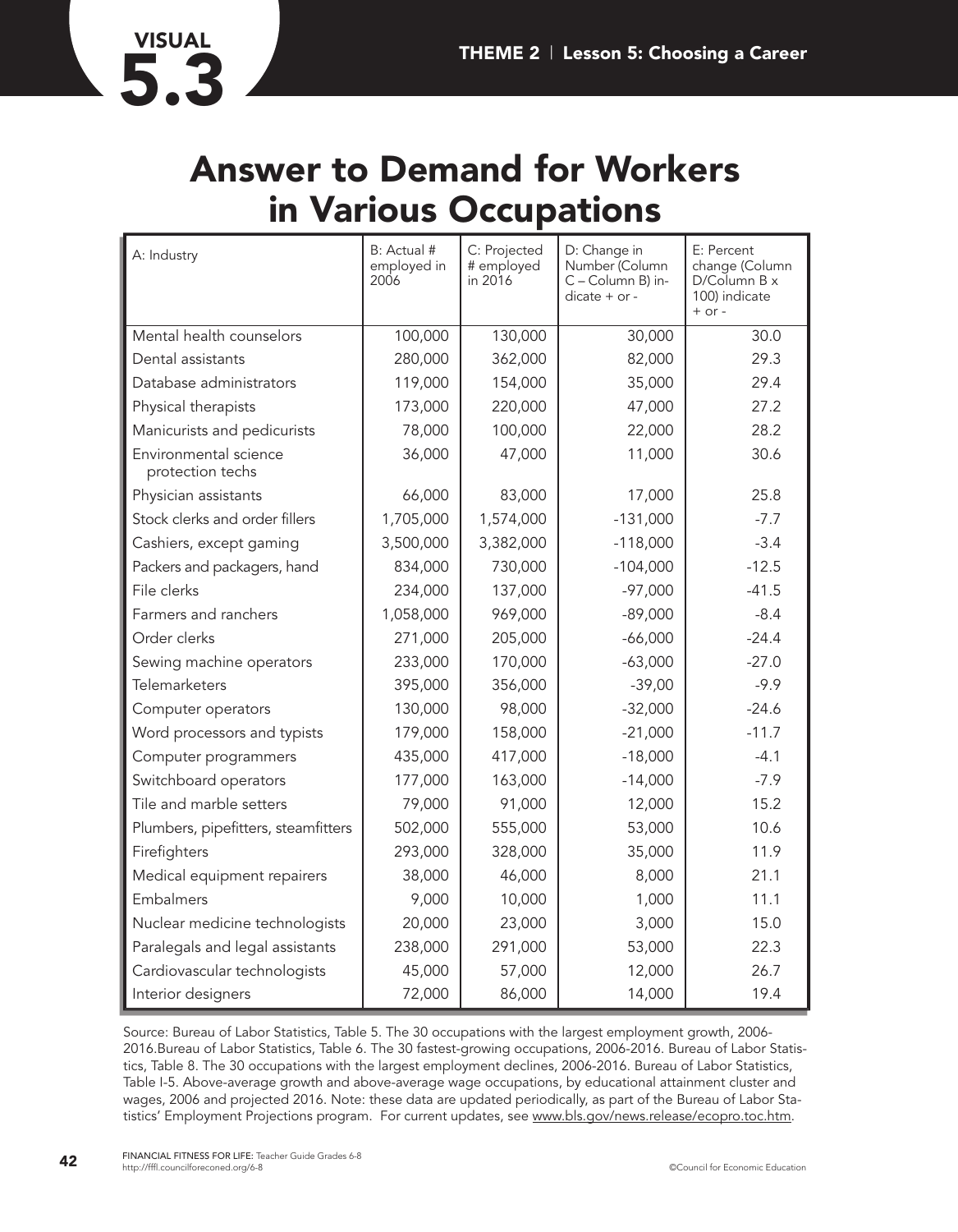

## **SCANS Skills**

The Secretary's Commission on Achieving Necessary Skills (SCANS) report, from the U.S. Department of Labor, presented a national model of skills that every worker needs in order to be productive and successful.

The SCANS skills include the following:

- 
- 
- 
- 

### **Basic Skills: Other Skills:**

- Reading  **Interpersonal skills**
- Writing  **Team work**
- Math Use of technology and other • Listening resources
	- Communication (oral and written)
	- Problem solving
	- Organizational skills
	- Positive attitude/good work ethic

The SCANS list provides one set of terms for describing a person's "human capital": The knowledge, skills, experience and attitudes he or she may possess.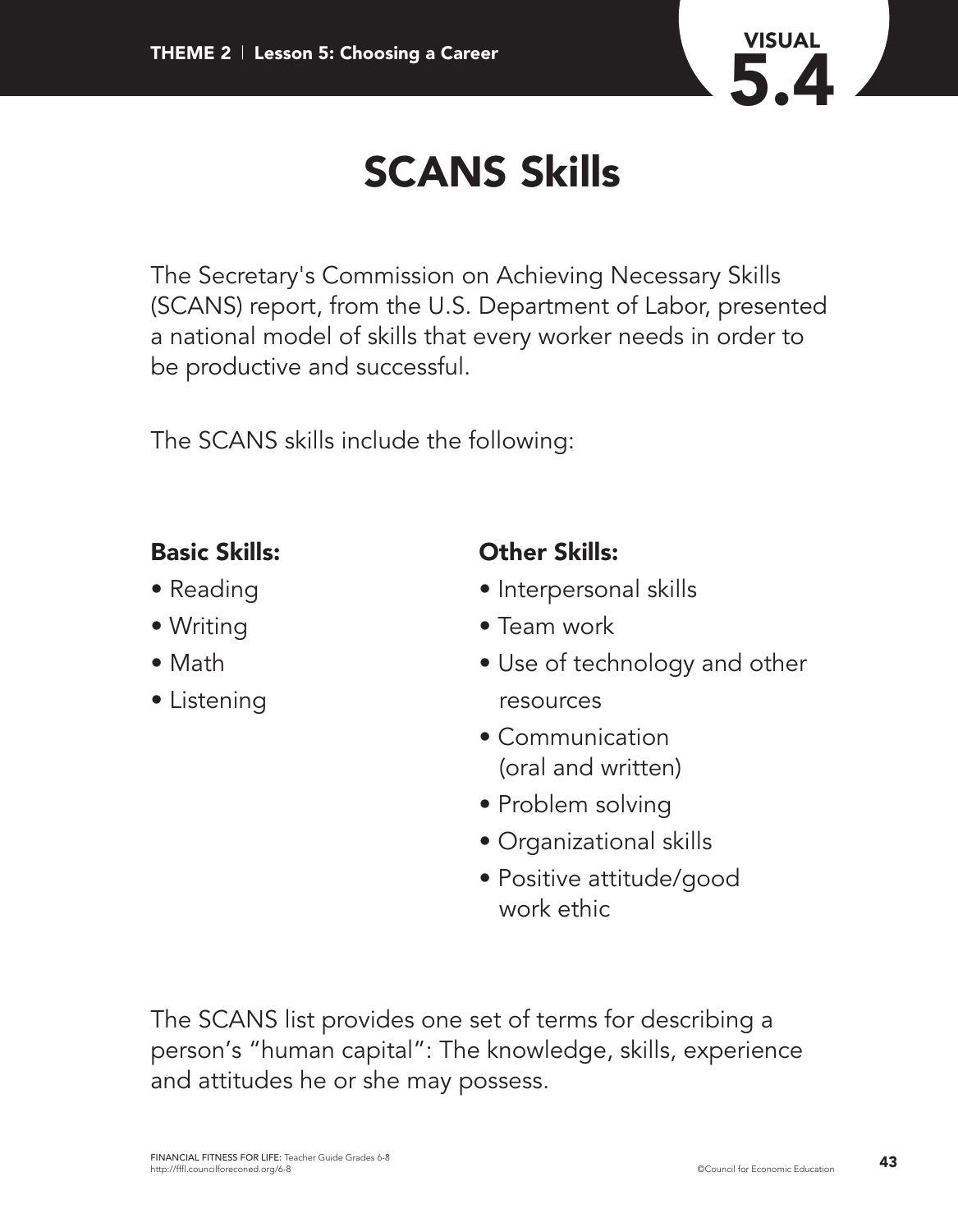

## **The Role of Entrepreneurs in the Economy**

#### **Entrepreneurs are innovators:**

They observe an opportunity. They create new goods and services. They improve existing products.

#### **Entrepreneurs provide choice:**

They add goods and services to the marketplace.

They offer variety.

They design different approaches to familiar problems.

#### **Entrepreneurs provide jobs:**

They hire workers for their businesses.

They consume resources, thus providing jobs in the industries that supply those resources.

#### **Entrepreneurs help the economy grow.**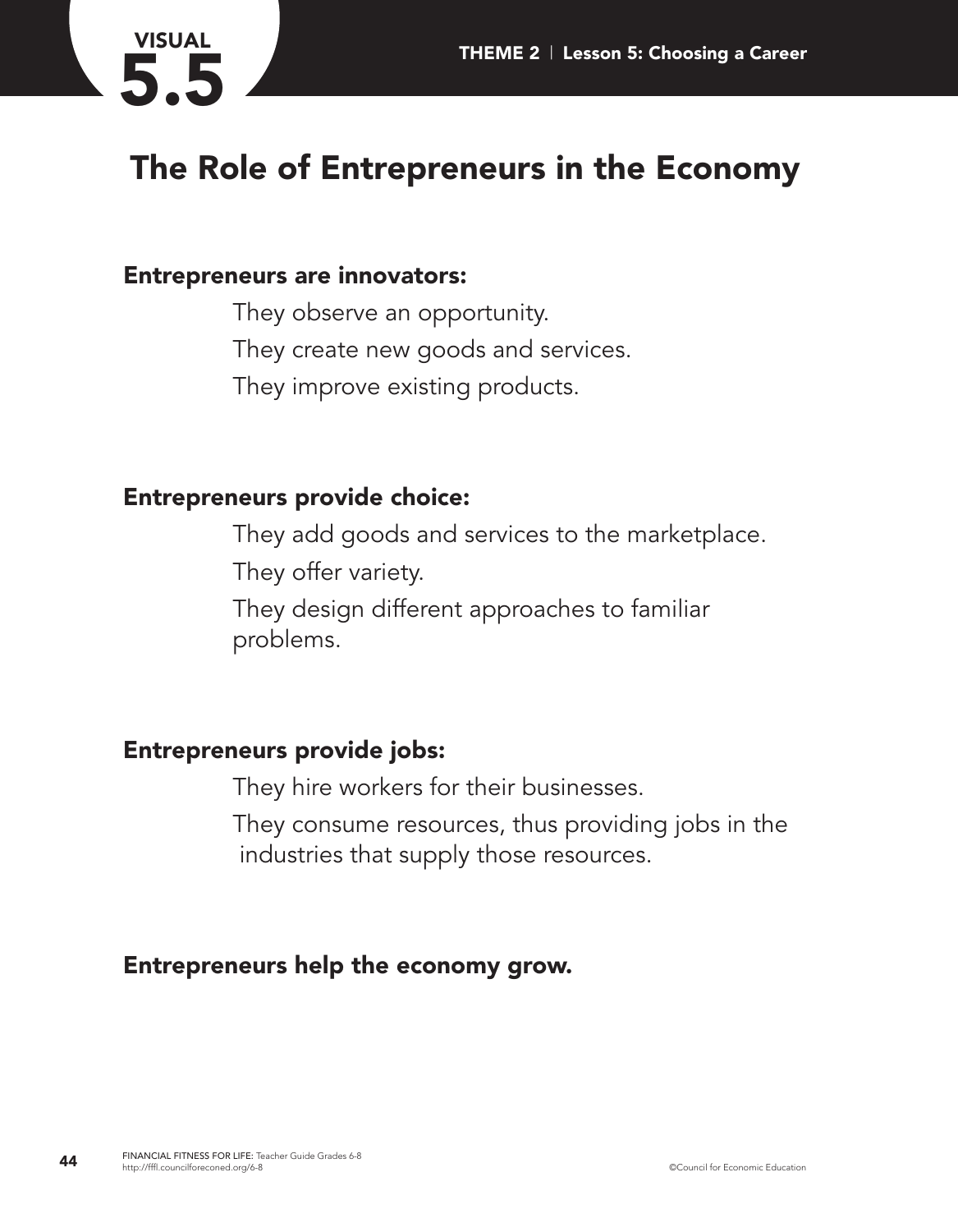## **VISUAL**

## **Lesson 5 Assessment: Answer Key**

#### **WHAT'S WRONG WITH THIS PICTURE?**

Have the students complete **Lesson 5 Assessment** in the *Student Workbook*, working independently. (Sample answers are given below in bold.)

Read the story below, and underline every statement that illustrates habits that will NOT prepare Kelly for a successful career. HINT: You should find more than 12 mistakes. Then, above each incorrect statement, write the letter of the SCANS skill that Kelly is lacking.

Choose from these SCANS skills:

- A. Reading, writing and math
- B. Interpersonal skills
- C. Teamwork
- D. Use of technology
- E. Oral communication
- F. Problem solving
- G. Good work ethic/on time/good attitude
- H. Organizational skills

Kelly is a seventh-grader at Middleville Middle School. Her first class begins at 8:05, so she sets her alarm for 7:30. That way she's out of the kitchen door at 7:50 and *ready for her 20-minute walk to school. (G)* Yesterday, when she entered the building, she saw the principal, Ms. Ramirez.

*"Yo," (E)* Kelly shouted. "What's happenin'?"

"You're late, Kelly," said the principal, frowning.

*"Whatever!" (E)* replied Kelly, and she raced down the hall.

In class, Kelly ruffled through her book bag but *could not find any pens, pencils, or paper. (H)* When Mr. Choy asked for her math assignment, she didn't have that either.

"You'll have to go to the office," Mr. Choy told her.

In the principal's office, Kelly was asked to answer the phone while one of the secretaries stepped out. When the phone rang, Kelly picked it up.

#### *"Hey, man, this is Middleville school. Whaddya want?" (E)* she said.

The caller hung up, but Kelly could not figure out why. She decided to leave a note for the secretary. It said: *"Deer Sekretery, Somebody called and hung up. I don't no who it was." (A)*

When the phone rang again, Kelly picked it up and said, *"Whooze zis?" (E)*

"Please have Ms. Ramirez call the superintendent's office by 9:30," the caller said.

"Okay, okay," Kelly said. On a piece of scrap paper she wrote: "Ms. Ramirez - *go to the custodian's office after 9:30." (A)*

"Kelly, you need to keep a good record of the calls," said the school clerk.

"You can't tell me what to do," shouted Kelly. *"I'm doin' ya a favor by helpin' ya out." (B)*

The next day when Kelly woke up, it was dark in her bedroom. She flipped the switch about ten times, but her lamp would not light.

"Hey, what's wrong with my lamp?" she yelled to her mother.

"Maybe the bulb burned out," her mother suggested.

#### *"Oh, I never thought of that," (F)* said Kelly.

Kelly had not done her homework, so she decided not to go to school. *"Let's see, that's 15 days absent so far this year. That ain't too bad." (G)*